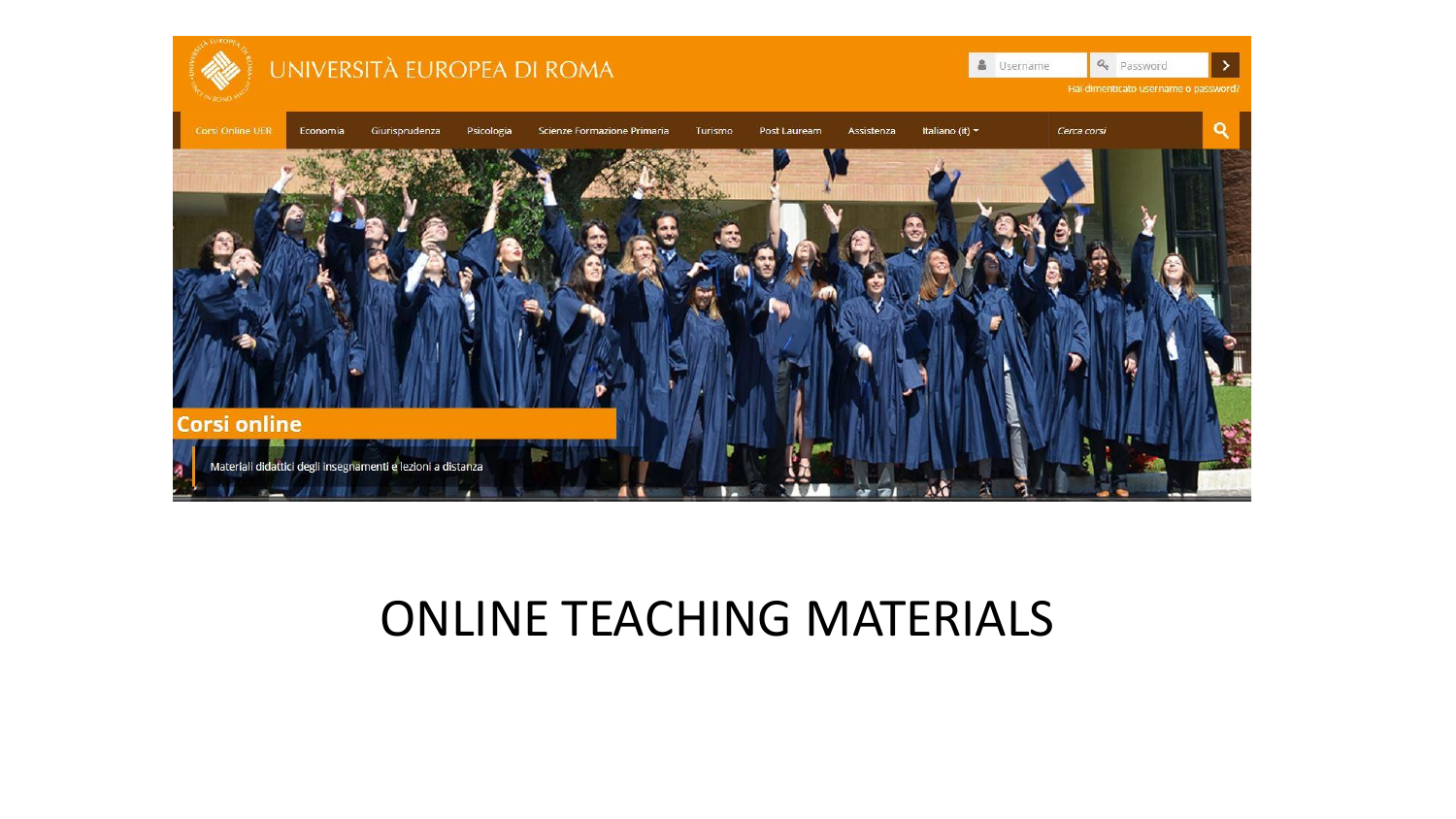



Professors usually upload the teaching materials used during lesson, such as texts and Power Point presentations, to the *Corsi Online* platform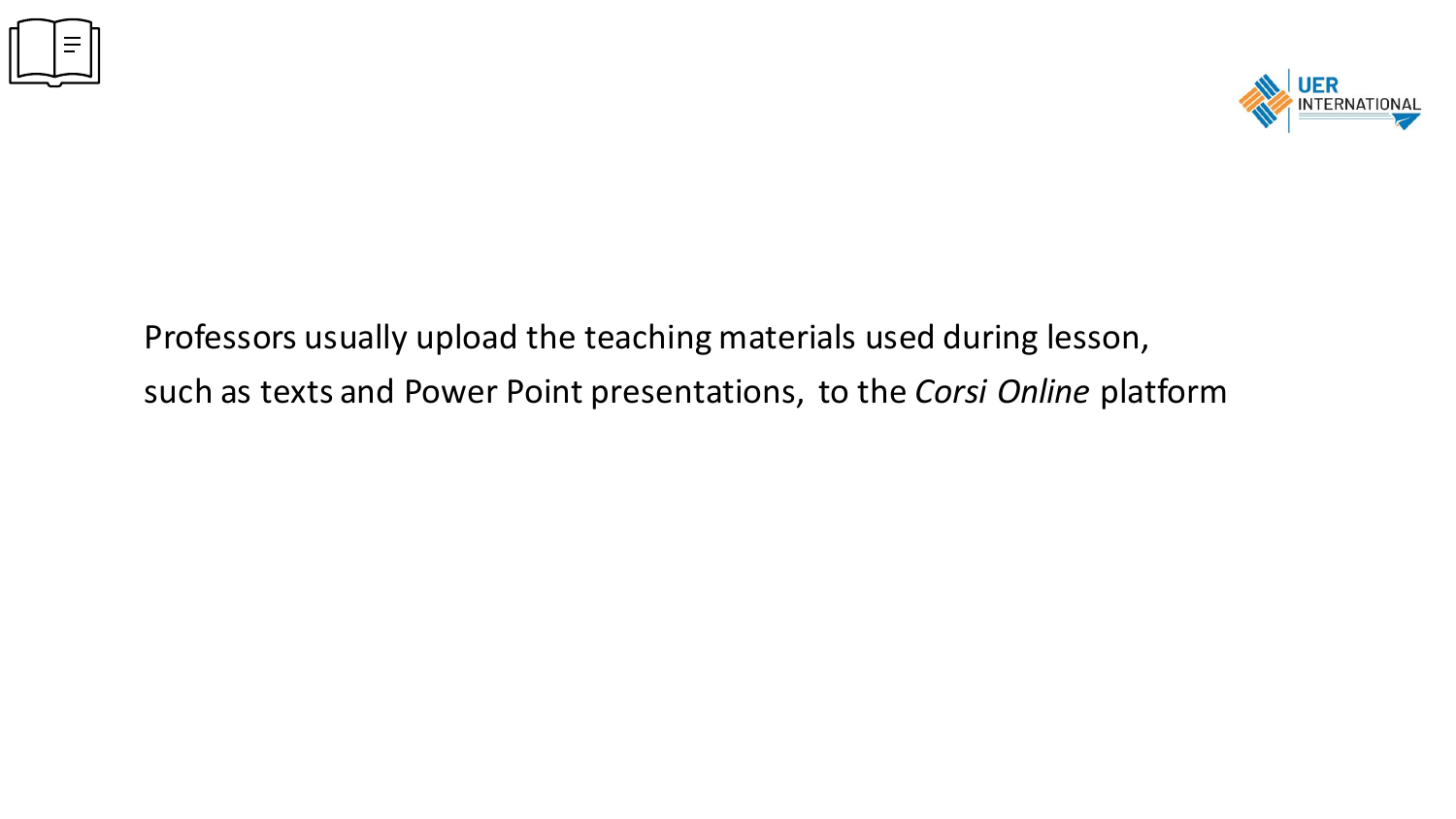### 1. Go to 1.Go to **[MyUER> Corsi Online](https://corsi.universitaeuropeadiroma.it/)**



Domande, risposte e informazioni utili alla vita di ogni studente

L'Economato è l'ufficio dedicato alla gestione della posizione amministrativa di ogni studente.

La lista di tutta la modulistica per rispondere prontamente ad ogni esigenza dello studente.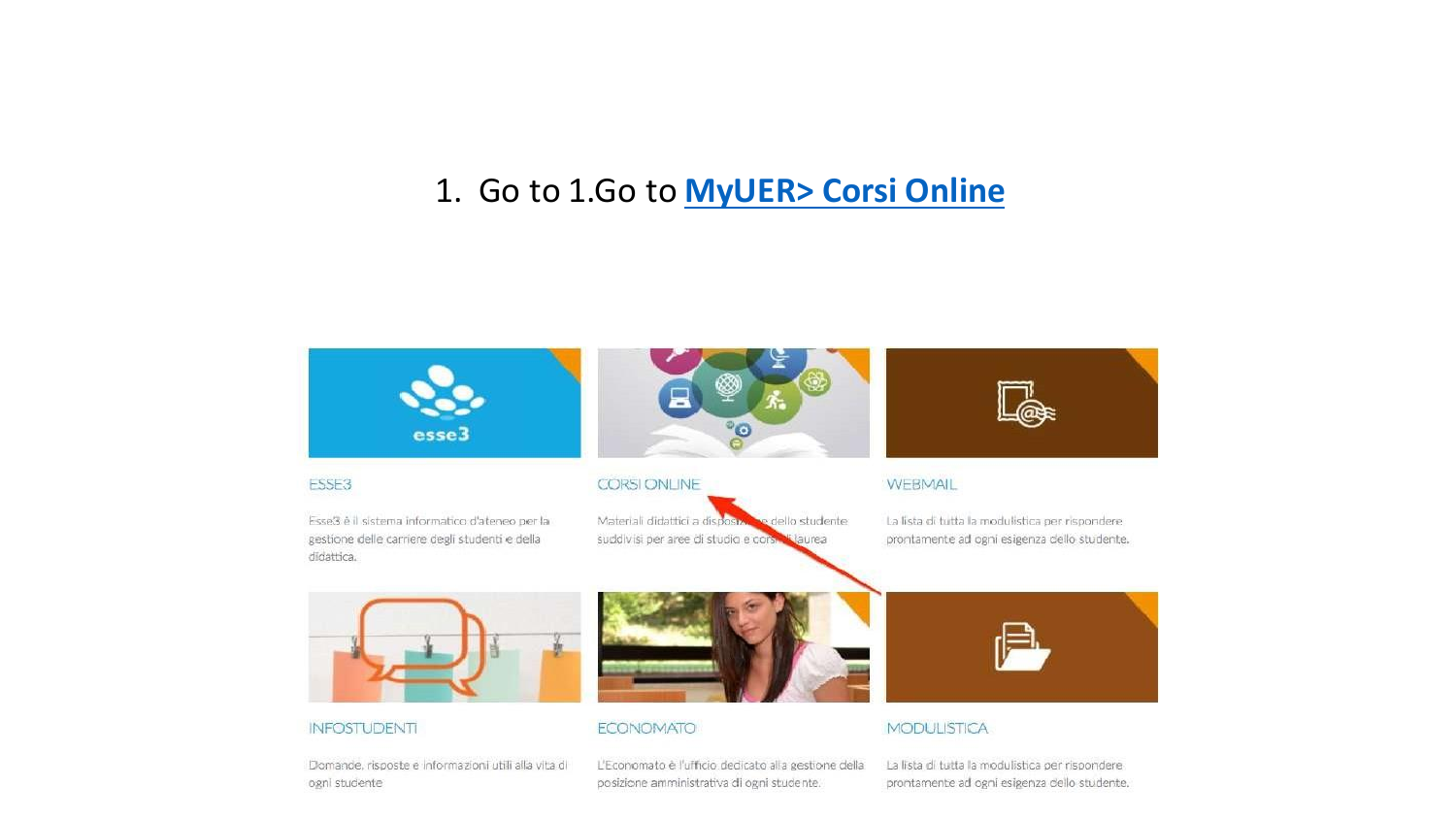## 2. Click on the arrow at the top right of the page

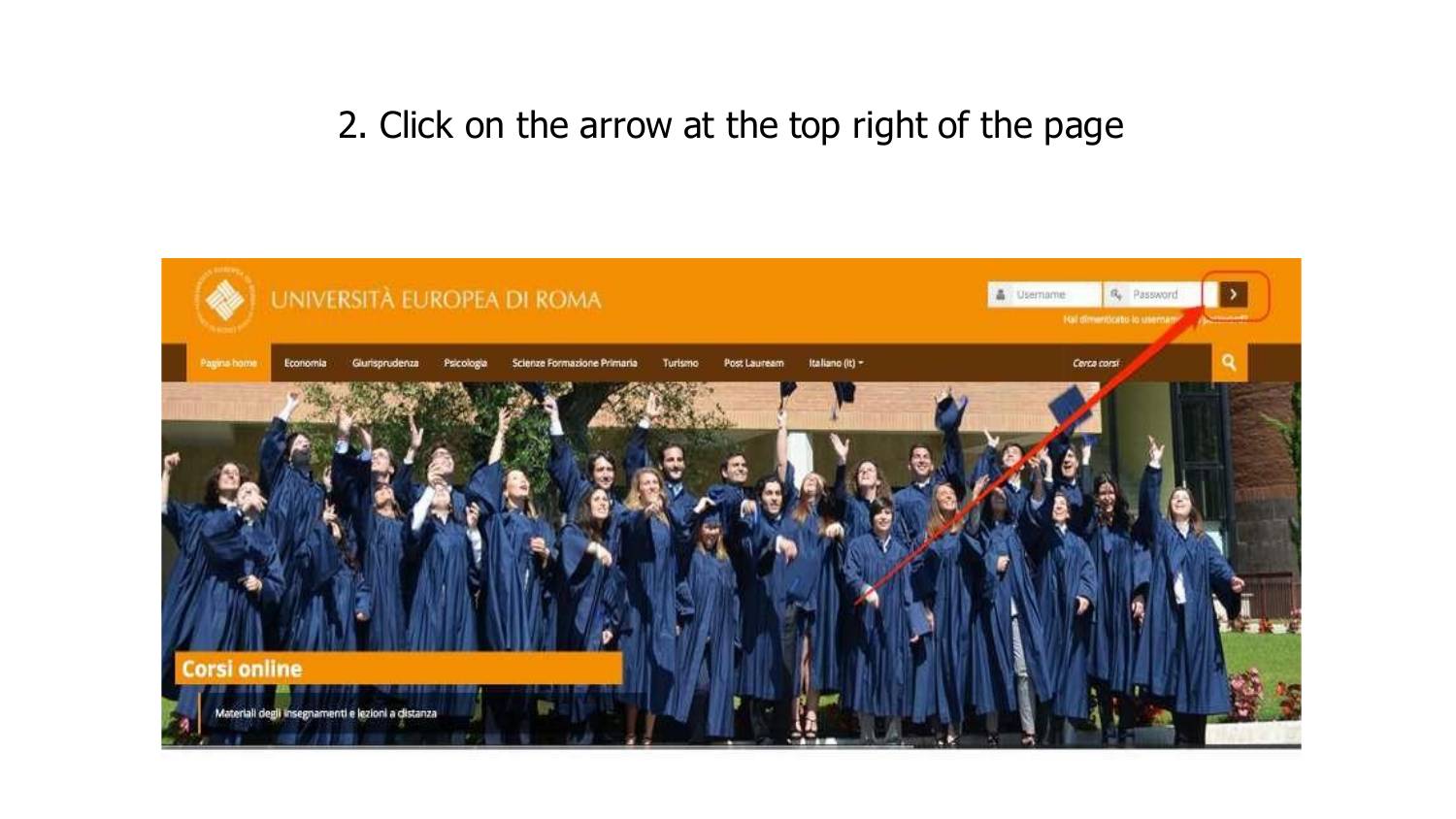#### 3. *Crea un account*



#### È la prima volta che accedi qui?

Per accedere al sito devi creare un account.



Il browser deve avere I cookie abilitie! (D)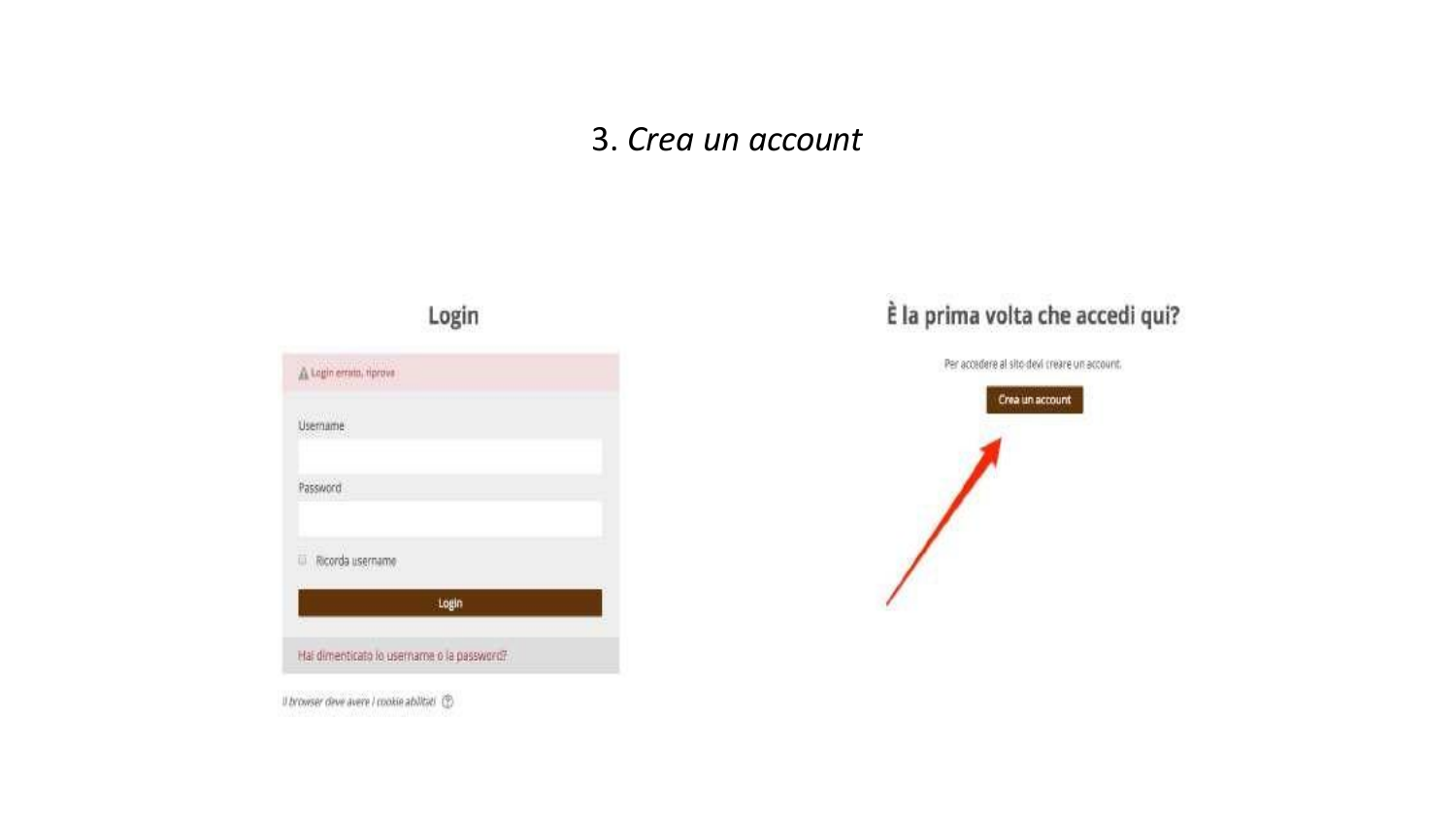4. Read the GDPR on the Processing of personal data (the translation into English is at the bottom)

#### > *Successivo*

> Click on "*Do il consenso alla politica INFORMATIVA SUL TRATTAMENTO DEI DATI PERSONALI - PRIVACY POLICY"*

> *Successivo*

| <b>INFORMATIVA SUL TRATTAMENTO DEI DATI</b><br><b>PERSONALI</b><br>Politica 1 di 1                                     | Hom<br>5 <sup>h</sup><br><b>A</b><br>ÞС |
|------------------------------------------------------------------------------------------------------------------------|-----------------------------------------|
|                                                                                                                        |                                         |
| Per favore leggi la nostra INFORMATIVA SUL<br><b>TRATTAMENTO DEI DATI PERSONALI</b>                                    | Cors                                    |
|                                                                                                                        | Cons<br>l'utili                         |
| INFORMATIVA EX ART. 13 GDPR SUL TRATTAMENTO DEI DATI PERSONALI SVOLTO DALL'UNIVERSITÀ EUROPEA DI<br><b>ROMA</b>        | Assis                                   |
| L'Università Europea di Roma, con sede legale a Roma, via degli Aldobrandeschi n. 190, in qualità di Titolare del      |                                         |
| Trattamento (di seguito anche "UNIER" o "Titolare") ai sensi dell'art. 13 del Regolamento (UE) n. 2016/679, recante il | ര                                       |
| "Regolamento Generale sulla Protezione dei Dati personali" (di seguito anche "GDPR"), con la presente intende          | Attiv                                   |
| informarTi sulle modalità del trattamento dei Tuoi dati personali svolto in osseguio ai principi di cui al GDPR e al   |                                         |
| d.lgs. n.196/2003 recante il "Codice per la protezione dei dati personali recante disposizioni per l'adeguamento       |                                         |
| dell'ordinamento nazionale al regolamento (UE) n. 2016/679" (di seguito anche "Codice Privacy").                       | Non                                     |
| La presente informativa si riferisce esclusivamente ai dati personali da Te conferiti al Titolare per l'accesso e      |                                         |
| l'utilizzo della piattaforma didattica dell'UNIER dedicata alla condivisione del materiale didattico e di altre        |                                         |
| informazioni relative ai corsi universitari e ai corsi post lauream dell'Università (di seguito anche "Piattaforma").  |                                         |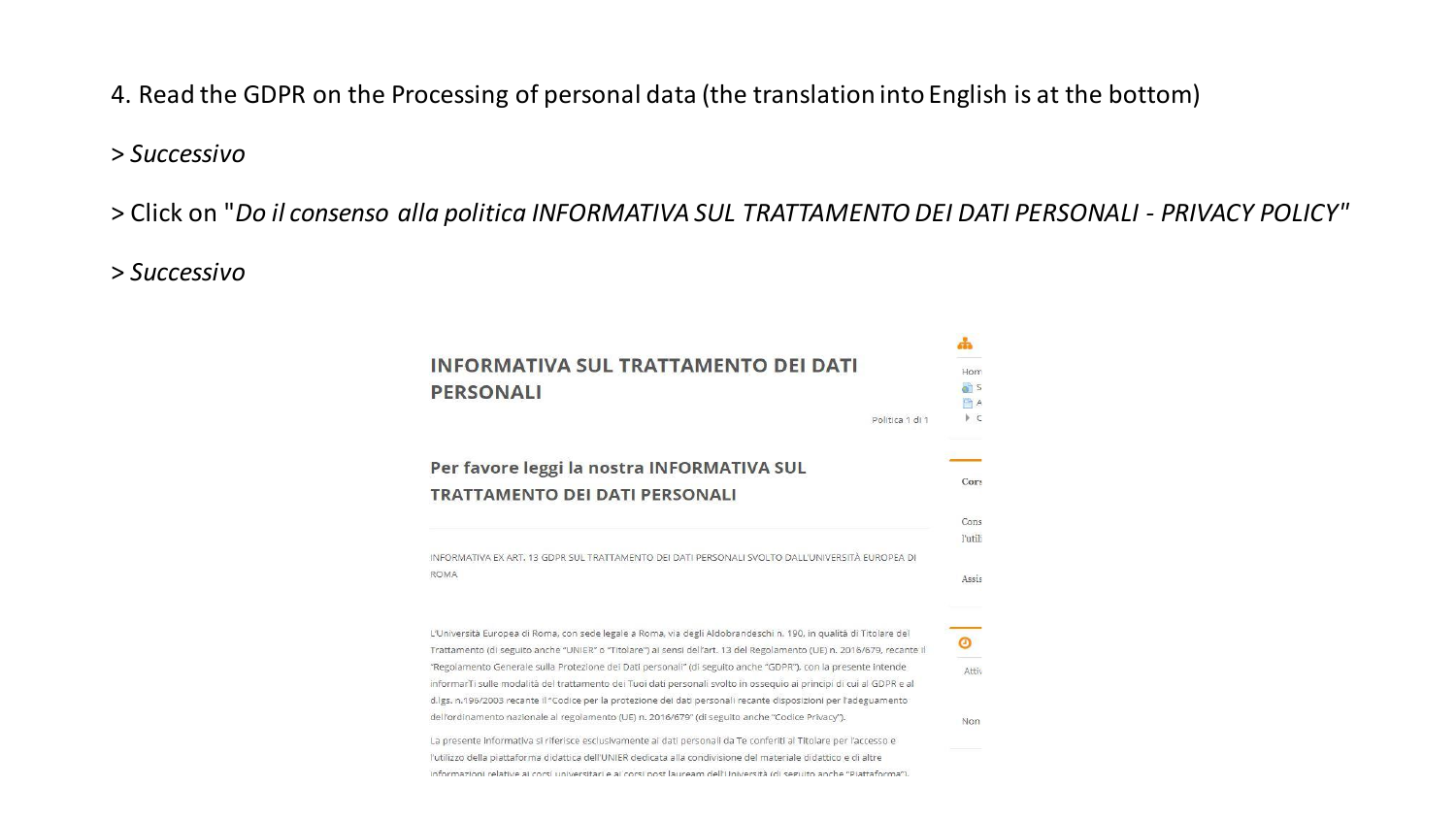5. Fill in your personal data

#### > **Write down your username and password**

#### *>Crea il mio nuovo account*

| ▼ Minimizza<br>* Scegli username e password                                                                                                                                                                                                      |
|--------------------------------------------------------------------------------------------------------------------------------------------------------------------------------------------------------------------------------------------------|
| andreallorente                                                                                                                                                                                                                                   |
|                                                                                                                                                                                                                                                  |
| La password deve essere lunga almeno 8 caratteri, contenere almeno 1 numero(i), contenere almeno 1 lettera(e) minuscola(e), contenere almeno 1 lettera(e) maiuscola(e), contenere almeno 1 caratt<br>non alfanumerici, ad esempio *,-, oppure #. |
|                                                                                                                                                                                                                                                  |
|                                                                                                                                                                                                                                                  |
| andrea.llorente@unier.it                                                                                                                                                                                                                         |
| andrea.llorente@unier.it                                                                                                                                                                                                                         |
| Andrea                                                                                                                                                                                                                                           |
| Llorente                                                                                                                                                                                                                                         |
| Roma                                                                                                                                                                                                                                             |
| Italia<br>$\boldsymbol{\mathrm{v}}$                                                                                                                                                                                                              |
|                                                                                                                                                                                                                                                  |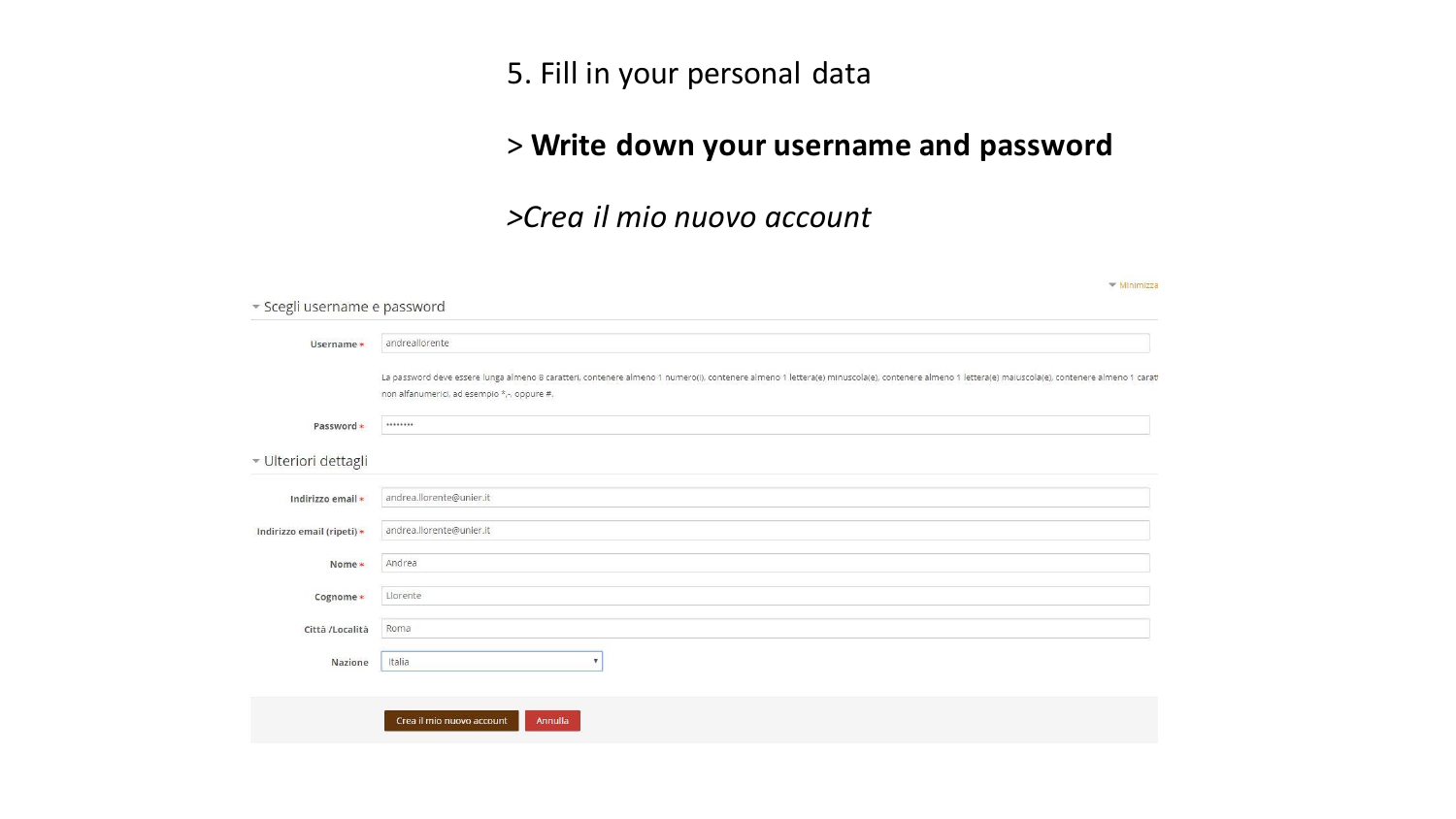# 6. You'll receive an email from *Assistenza Corsi Online UER*. Confirm your account by clicking on the link.

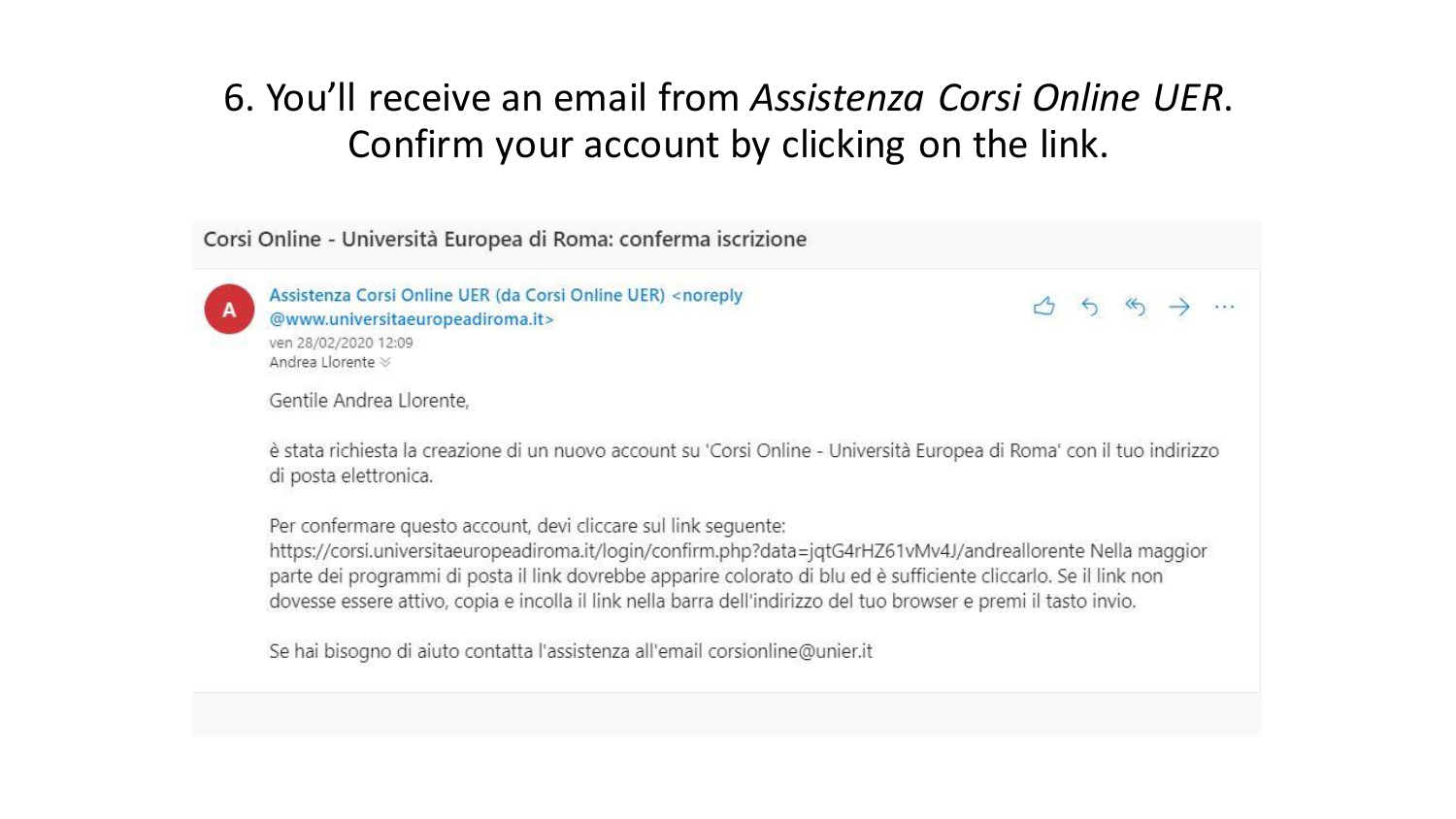7. Send an e-mail to the Secretary of your Faculty. **Only one email** containing **all the subjects** of your *Learning Agreement:*

Object of the e-mail: Iscrizione piattaforma corsi online

To (just one secretary):

- Economics: [pierluigi.infurna@unier.it](mailto:pierluigi.infurna@unier.it)
- Psychology: [allegra.indraccolo@unier.it](mailto:allegra.indraccolo@unier.it)
- Law: [eleonora.zita@unier.it](mailto:eleonora.zita@unier.it)
- Education: [martina.caputo@unier.it](mailto:martina.caputo@unier.it)
- Tourism: [mariarosaria.garofalo@unier.it](mailto:mariarosaria.garofalo@unier.it)

Text:

Salve,

(list of courses)

Grazie

You'll be shortly given access to the requested subjects